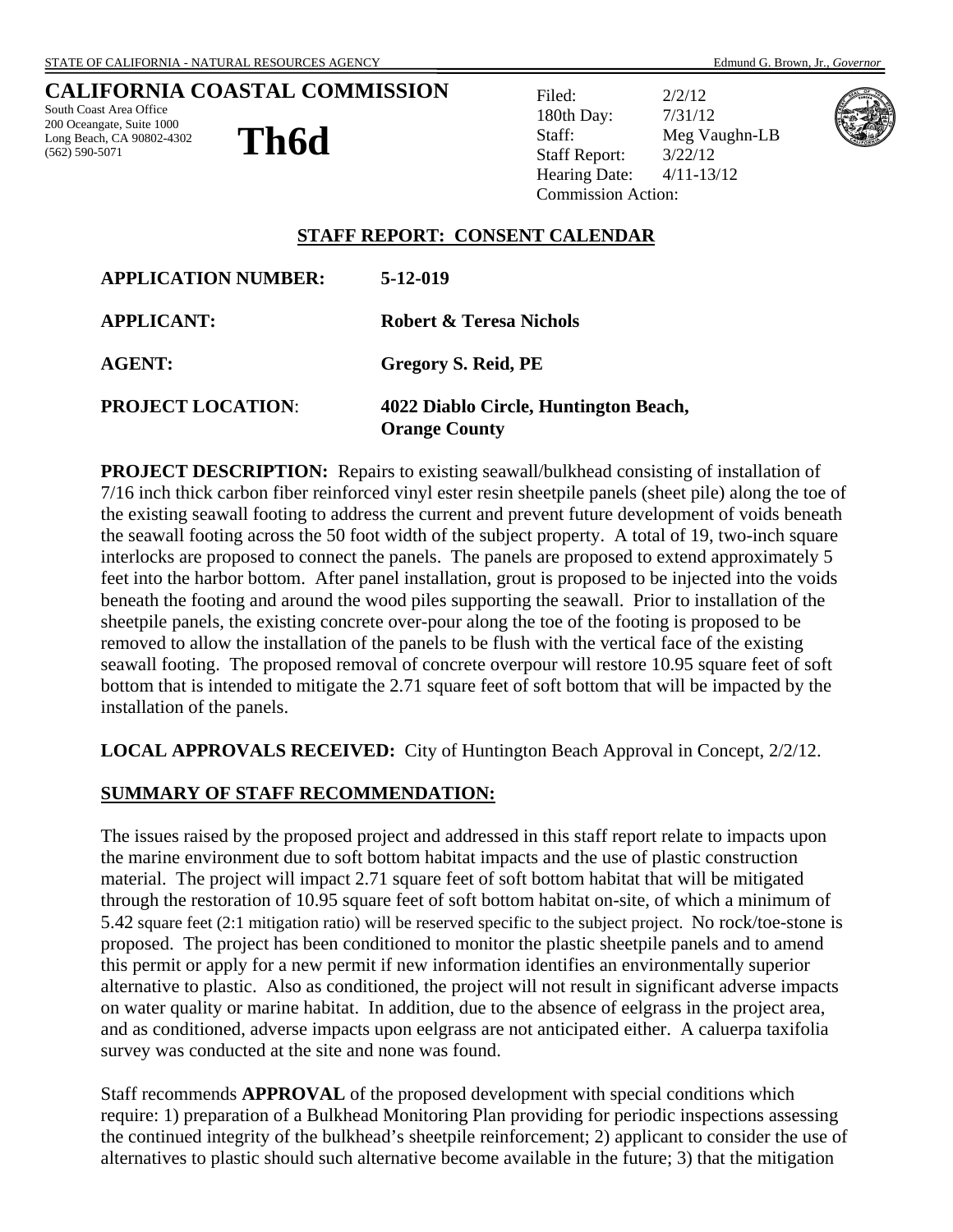be carried out as proposed; 4) conformance with specific construction responsibilities and debris removal to avoid impacts upon water quality and marine resources; 5) preparation of a pre-construction eelgrass survey to confirm the absence of eelgrass; 6) the applicant to carry out project as proposed including restoration of soft bottom habitat; 7) acknowledgement that permit approval is not a waiver of any public rights at the site.

### **List of Exhibits**

- 1. Vicinity Map
- 2. Project Plans
- 3. Email from CDFG

### **I. STAFF RECOMMENDATION:**

Staff recommends that the Commission **APPROVE** the permit application with special conditions.

#### **MOTION:**

*I move that the Commission approve the coastal development permit applications included on the consent calendar in accordance with the staff recommendations.*

Staff recommends a **YES** vote. Passage of this motion will result in approval of all the permits included on the consent calendar. The motion passes only by affirmative vote of a majority of the Commissioners present.

# **RESOLUTION: APPROVAL WITH CONDITIONS**

The Commission hereby **APPROVES** a coastal development permit for the proposed development and adopts the findings set forth below on grounds that the development as conditioned will be in conformity with the policies of Chapter 3 of the Coastal Act and will not prejudice the ability of the local government having jurisdiction over the area to prepare a Local Coastal Program conforming to the provisions of Chapter 3. Approval of the permit complies with the California Environmental Quality Act because either 1) feasible mitigation measures and/or alternatives have been incorporated to substantially lessen any significant adverse effects of the development on the environment, or 2) there are no further feasible mitigation measures or alternatives that would substantially lessen any significant adverse impacts of the development on the environment.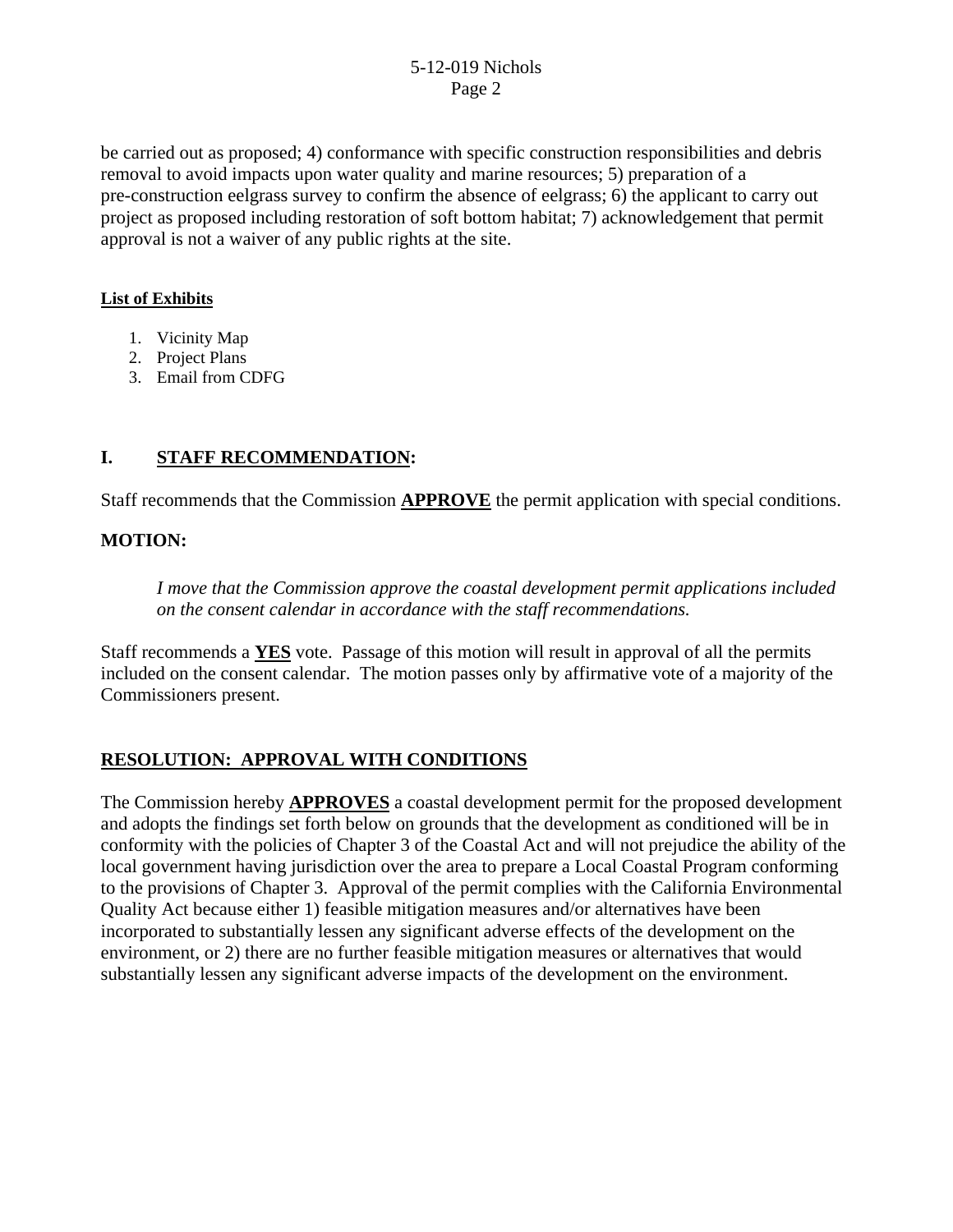### **II. SPECIAL CONDITIONS**

# **1. BULKHEAD MONITORING PLAN**

**A.** The permittee shall maintain the bulkhead reinforcement in good condition throughout the life of the development. **PRIOR TO ISSUANCE OF THE COASTAL DEVELOPMENT PERMIT**, the applicant shall submit a Bulkhead Monitoring Plan, for the review and approval of the Executive Director. The permittee and his successors in interest shall be responsible for carrying out all provisions of the approved Bulkhead Monitoring Plan for as long as the bulkhead reinforcement remains in place. The monitoring plan, at a minimum, shall provide for:

- 1. Regular inspections by a qualified person familiar with bulkhead structures who is able to document via photos and provide written descriptions based on personal observation whether any cracks, breaks or deterioration have occurred. These inspections shall be performed at least every 2 years.
	- a. The inspections shall examine the exposed portions of the bulkhead reinforcement (to the mud line) for signs of weakness or possible failure, including, but not limited to cracking, bending, splitting, splintering, or flaking. All weak or potential failure areas should be marked on an asbuilt plan of the bulkhead reinforcement, and there should be photographs and text to explain the nature and extent of each weakness.
	- b. If deterioration is observed as described above, then the sheetpile/bulkhead shall be inspected by a qualified, licensed engineer. Based on a thorough inspection, the engineer shall draw conclusions and make recommendations regarding the continued stability of the bulkhead and any measures necessary to arrest and/or repair deterioration of the plastic or other construction materials. The engineer's conclusions and recommendations shall be forwarded to the Executive Director of the Coastal Commission.

**B.** Inspection reports shall be prepared and conveyed to the Executive Director within 30 days of the inspection work. These reports shall provide information on and photographs from the date of the inspection, the name and qualifications of the person performing the inspection, and an overall assessment of the continued integrity of the bulkhead reinforcement. If the inspection identifies any areas where the bulkhead reinforcement has been damaged, the report shall identify alternatives to remedy the damage.

**C.** In the event that any sections of the bulkhead reinforcement are damaged or flaking, the permittees shall notify the Commission within 10 days; and in such event, within 30 days of such notification, submit to the Commission a complete application for any coastal development permit amendment, or new permit, necessary for the repair or replacement of the bulkhead reinforcement.

# **2. ALTERNATIVES TO PLASTIC**

By acceptance of this permit, the applicant agrees to submit an application for an amendment to this permit or a new coastal development permit if the Executive Director determines there is new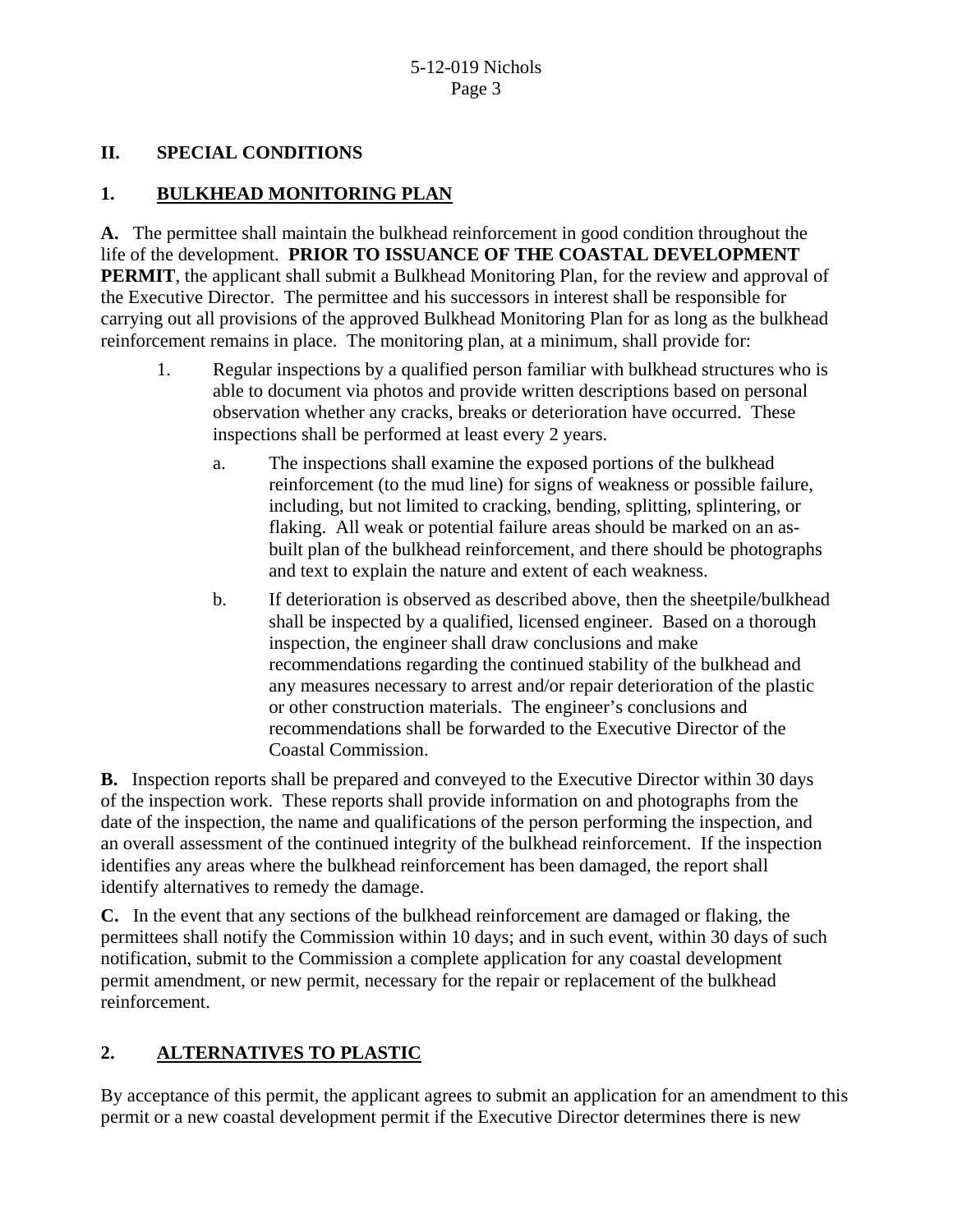information available that indicates that plastic has harmful effects on the marine environment, and that environmentally superior, feasible alternative(s) are available. The amendment or new coastal development permit shall include measures to eliminate or significantly reduce the adverse impacts of the plastic including, if necessary, the replacement of the bulkhead.

# **3. MITIGATION**

By acceptance of this permit, the applicant shall assure that the mitigation shall be carried out as proposed at the subject site and that a minimum of 5.42 square feet of mitigation area (2:1 mitigation ratio) shall be reserved as mitigation specific to the subject project and shall not be allowed to serve as mitigation for any other project.

# **4. CONSTRUCTION RESPONSIBILITIES AND DEBRIS REMOVAL**

The permittee shall comply with the following construction-related requirements:

- (a) No construction materials, equipment, debris, or waste shall be placed or stored where it may be subject to inundation or dispersion in the waters of the harbor;
- (b) All debris and trash will be disposed in suitable trash containers on land at the end of each construction day;
- (c) Any and all debris resulting from construction activities shall be removed from the site within 10 days of completion of construction;
- (d) No machinery or construction materials not essential for project improvements shall be allowed at any time in the waters of Huntington Harbour;
- (e) If turbid conditions are generated during construction, a silt curtain shall be utilized to control turbidity;
- (f) Floating booms shall be used to contain debris discharged into coastal waters and any debris discharged shall be removed as soon as possible but no later than the end of each day;
- (g) Non-buoyant debris discharged into coastal waters shall be recovered by divers as soon as possible after loss;
- (h) Discharge of any hazardous materials into Huntington Harbour is prohibited;
- (i) Reasonable and prudent measures shall be taken to prevent all discharge of fuel or oily waste from heavy machinery, pile drivers or construction equipment or power tools into the waters of the Huntington Harbour. The applicant and the applicant's contractors shall have adequate equipment available to contain any such spill immediately.

# **5. EELGRASS SURVEY**

**A. Pre Construction Eelgrass Survey**. A valid pre-construction eelgrass (Zoestera marina) survey shall be completed during the period of active growth of eelgrass (typically March through October). The pre-construction survey shall be completed prior to the beginning of construction and shall be valid until the next period of active growth. The survey shall be prepared in full compliance with the "Southern California Eelgrass Mitigation Policy" Revision 8 (except as modified by this special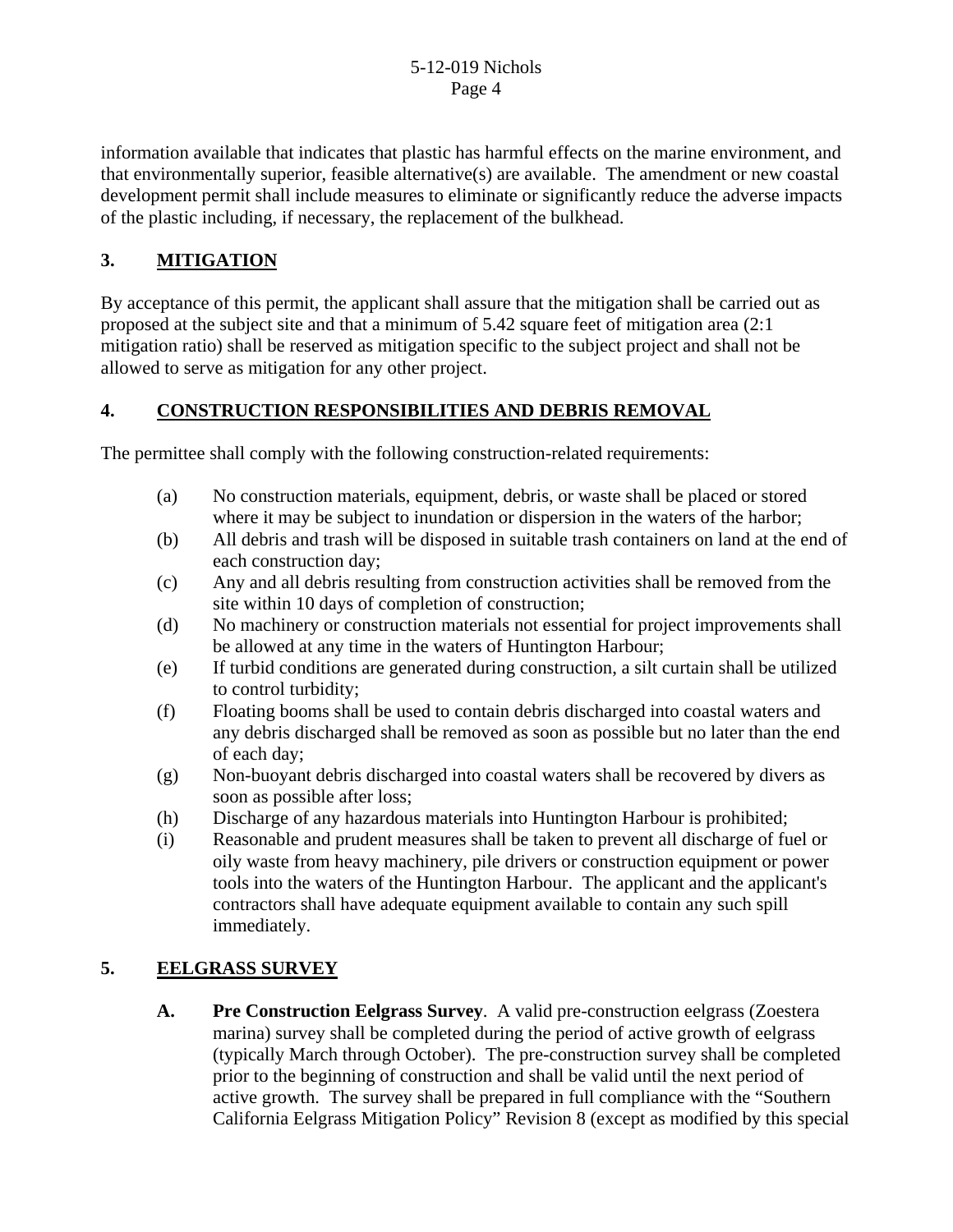condition) adopted by the National Marine Fisheries Service and shall be prepared in consultation with the California Department of Fish and Game. The applicant shall submit the eelgrass survey for the review and approval of the Executive Director within five (5) business days of completion of each eelgrass survey and in any event no later than fifteen (15) business days prior to commencement of any development. If the eelgrass survey identifies any eelgrass within the project area which would be impacted by the proposed project, the development shall require an amendment to this permit from the Coastal Commission or a new coastal development permit.

**B. Post Construction Eelgrass Survey**. If any eelgrass is identified in the project area by the survey required in subsection A of this condition above, within one month after the conclusion of construction, the applicant shall survey the project site to determine if any eelgrass was adversely impacted. The survey shall be prepared in full compliance with the "Southern California Eelgrass Mitigation Policy" Revision 8 (except as modified by this special condition) adopted by the National Marine Fisheries Service and shall be prepared in consultation with the California Department of Fish and Game. The applicant shall submit the post-construction eelgrass survey for the review and approval of the Executive Director within thirty (30) days after completion of the survey. If any eelgrass has been impacted, the applicant shall replace the impacted eelgrass at a minimum 1.2:1 ratio on-site, or at another location, in accordance with the Southern California Eelgrass Mitigation Policy. All impacts to eelgrass habitat shall be mitigated at a minimum ratio of 1.2:1 (mitigation:impact). The exceptions to the required 1.2:1 mitigation ratio found within SCEMP shall not apply. Implementation of mitigation shall require an amendment to this permit or a new coastal development permit unless the Executive Director determines that no amendment or new permit is required.

# **6. CONFORM WITH PROPOSED PLAN**

The applicant shall conform to the plans dated  $1/11/12$ , received in the Commission's office on 1/17/12, including the restoration of 10.95 square feet of soft bottom habitat on-site as shown on the 1/11/12 project plans and as described in the *Pre-Construction Marine Biological Assessment for a Seawall Repair Project at 4022Diablo Circle, Huntington Beach, CA 92649*, prepared by Coastal Resources Management, Inc., dated 1/12/12. Any proposed changes to the approved plan shall be reported to the Executive Director. No changes to the approved plan shall occur without a Commission amendment to this coastal development permit unless the Executive Director determines that no amendment is legally required.

# **7. PUBLIC RIGHTS**

The Coastal Commission's approval of this permit shall not constitute a waiver of any public rights that exist or may exist on the property. The permittee shall not use this permit as evidence of a waiver of any public rights that may exist on the property.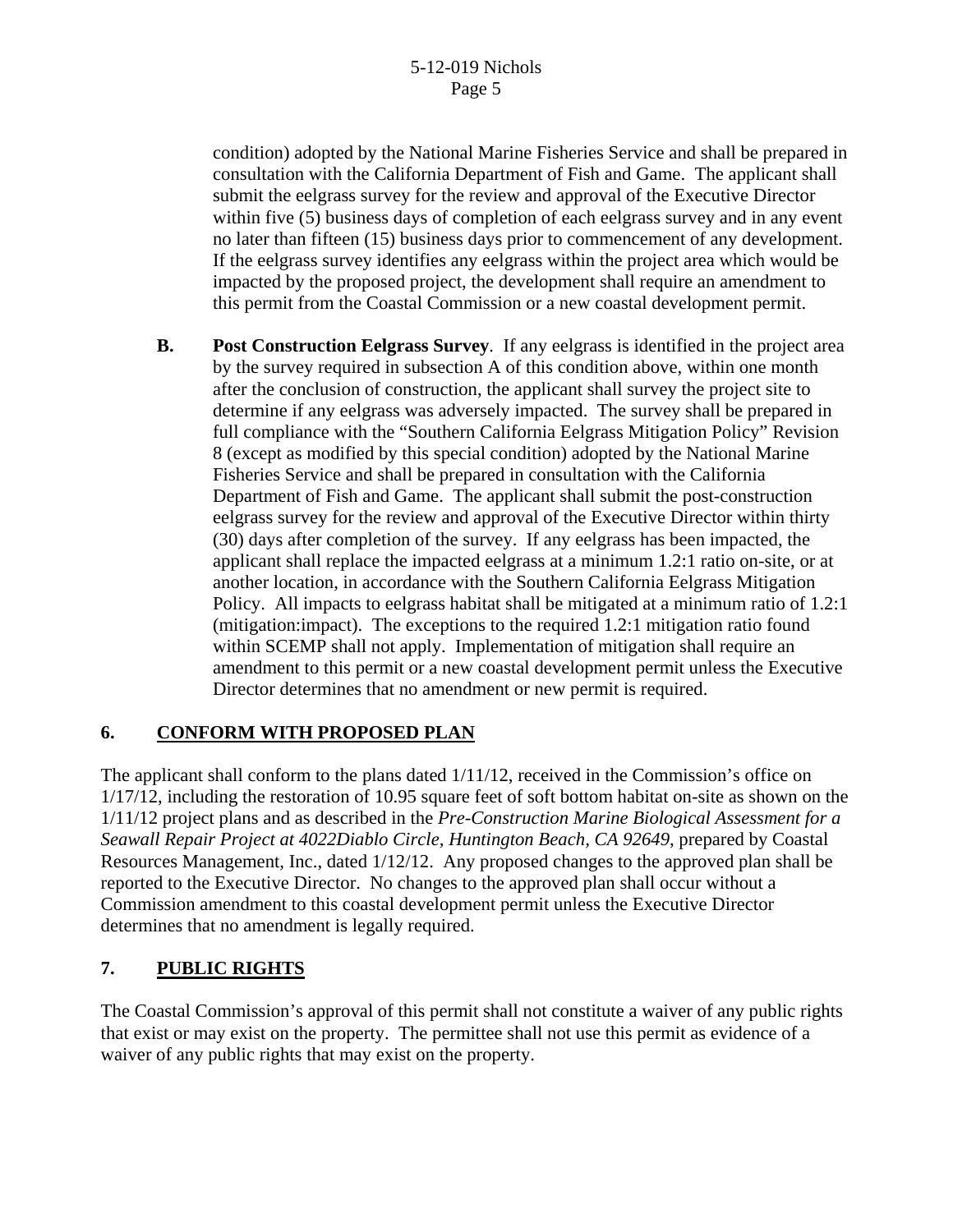### **IV. FINDINGS AND DECLARATIONS:**

The Commission hereby finds and declares:

# **A. PROJECT DESCRIPTION AND LOCATION**

The applicant is proposing to repair/reinforce an existing bulkhead/seawall adjacent a residential lots that fronts on Huntington Harbour. The proposed reinforcement includes installation of  $7/16<sup>th</sup>$ inch thick, marine grade carbon fiber reinforced vinyl ester resin sheetpile panels immediately adjacent to the existing footing of the existing bulkhead (see exhibit 2). The top of each panel of sheet pile is proposed to be anchored with bolts into the bulkhead footing to provide support. The proposed project also includes nineteen, 2-inch by 2-inch carbon fiber reinforced vinyl ester resin interlocks to connect each of the sheetpile panels together. The proposed sheet pile will extend approximately 5 feet in depth beneath the existing footing into the harbor bottom and will extend across the entire 50 foot width of the subject property. The sheetpiles are proposed to mitigate the current and prevent future development of voids beneath the seawall footing. The proposed sheetpile panels are intended to serve as a barrier to protect the existing wood piles at the base of the existing bulkhead. After the sheetpile panels are installed, grout will be injected into the voids beneath the footing and around the existing wood piles that support the existing bulkhead/seawall. (See exhibit 2 project plans). No rock/toe-stone is proposed.

The proposed sheetpile panels will be installed using a modified driving hammer from a waterside work platform. No spuds or anchors or other bottom disturbing activities are associated with the work platform. The hammer size and impact is less than that needed to drive steel or PVC sheetpiles due to the material properties of the carbon fiber reinforced vinyl ester resin sheetpiles. Each sheet pile has an interlocking mechanism that acts as a guide to keep the pile aligned while driving and provides for a mechanical attachment at each joint. The sheet piles will attach to the wall footing and extend the entire 50 foot length of the property. The piles will terminate at each end of the property. Due to the relatively thin nature of the piles  $(7/16<sup>th</sup>$  inch thick), no special termination or transition is required. Any future protection, repair, or replacement of the bulkheads at the adjacent properties can progress unimpeded by the protective measure as proposed at the subject site.

The proposed placement of the sheetpile panels and interlocks would result in displacement of 2.71 square feet of soft bottom habitat. To mitigate the loss of soft bottom habitat, the applicant proposes to remove the concrete overpour adjacent to the bulkhead which dates from the time of the bulkhead's original construction in approximately the 1960s. The amount of concrete to be removed totals 10.95 square feet. Thus, the proposed mitigation would restore an additional 8.24 square feet of soft bottom habitat at the subject site.

The subject site is located within Huntington Harbour in the City of Huntington Beach, Orange County (Exhibit A vicinity map). Huntington Harbour was developed in the 1960s. It is developed primarily with single family residences which are supported by cast in place, concrete seawall/bulkheads constructed during the original development of Huntington Harbour. The majority of development in Huntington Harbour is dependant upon these types of bulkheads. The existing bulkhead systems in Huntington Harbour were constructed at approximately the same time,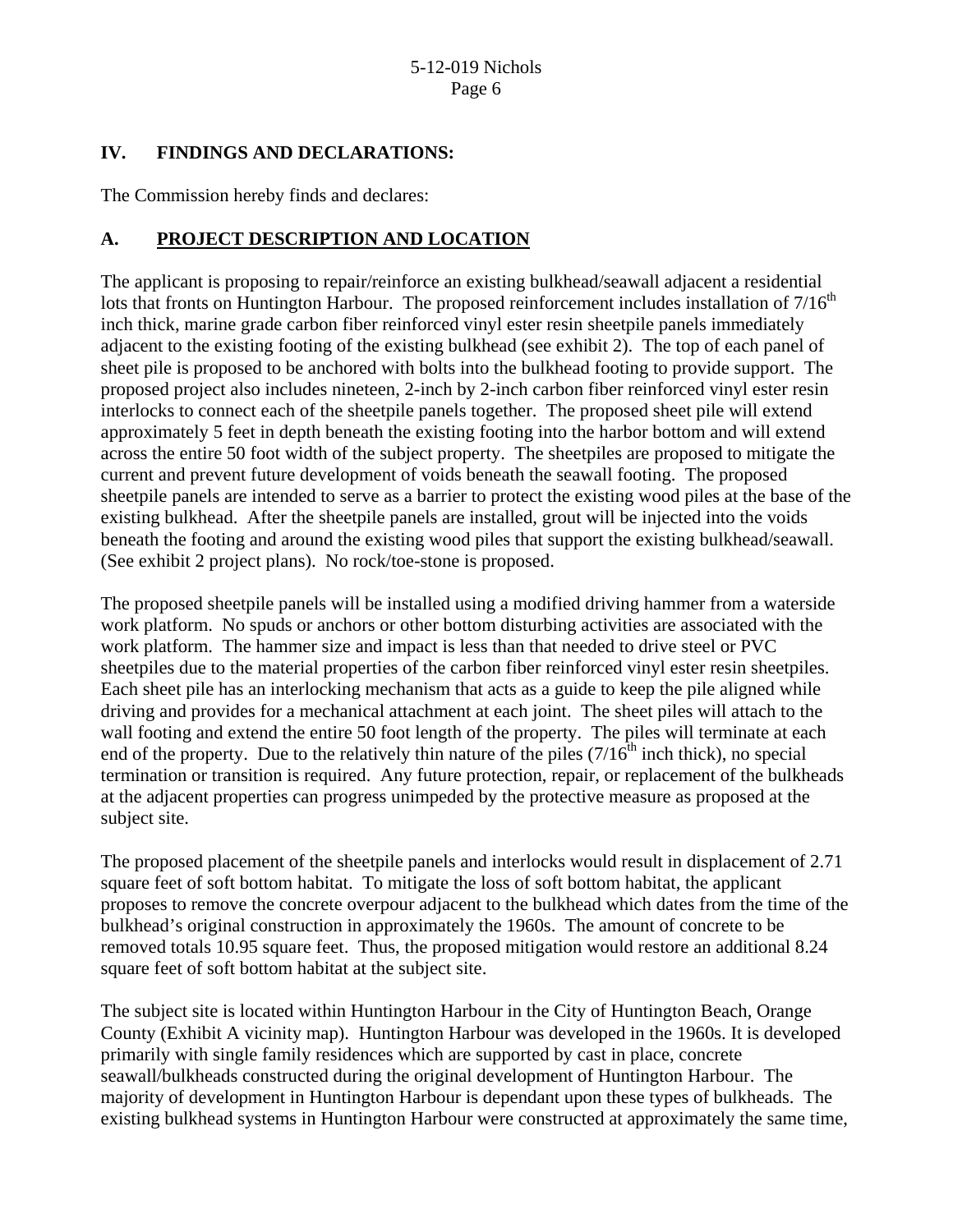primarily using similar bulkhead designs. Many of these bulkheads are now approaching ages of 40 to 50 years, and thus are in need of repair.

The City has a certified Local Coastal Program. However, because the proposed development is located seaward of the mean high tide line (seaward of the existing bulkhead), the project falls within the Commission's retained permit jurisdiction. No public access currently exists at the project site. The nearest public access in the area is at a small pocket beach located at the Davenport Drive bridge (approximately one block south) and also at Sunset County Beach located approximately 1 mile to the west.

The bulkhead wall is supported by timber piles (see exhibit 2 project plan). Soil has eroded from beneath the existing bulkhead's footing, behind the cutoff wall. As yet, the timber piles have not been exposed, but if the situation is left untreated, the timber piles will be exposed. The applicant's engineering consultant has indicated that undermining of the bulkhead footings does not affect the structural integrity of the wall. The exposure does, however, affect the wood piles supporting the bulkhead wall by allowing access by woodborers. The woodboring organisms feed on the wood piles, which decreases the cross section of the pile, and decreases the pile's ability to support the wall. Damage to the supporting timber piles could lead to bulkhead collapse. If protective measures are not implemented, damage to the bulkhead could result, leading to failure of the bulkhead and damage to the residences landward of the bulkhead. The proposed bulkhead repair is designed to prevent erosion below the footing, protect the timber piles, protect the existing bulkhead, and ultimately, protect the existing residences.

#### Shoreline Protection

The proposed project involves the fill of coastal waters in the form of the 50 linear feet of  $7/16<sup>th</sup>$ inch thick sheet piles and nineteen 2-inch by 2-inch interlocks for a total fill amount of 2.71 square feet. The purpose of the proposed fill is to protect the existing residences, which is not one of the seven allowable uses enumerated under section 30233 of the Coastal Act. However, Section 30235 of the Coastal Act requires the Commission to approve seawalls and other similar structures when such protection structures are necessary to protect existing primary structures and provided that the protection structures are designed to eliminate or mitigate adverse impacts on local shoreline sand supply.

Alternatives considered were: 1) installation of driven sheet piles with rip rap rock at the base; 2) concrete encasement of the existing wood piles in place; 3) the use of steel sheet piles rather than plastic (ester vinyl resin); 4) placement of filter fabric across the void to be held in place by new rock; and 5) repair of individual piles as they become damaged (do nothing alternative). All of the alternatives other than the proposed project would result in greater impacts to the marine environment. Thus, the proposed project is the least environmentally damaging feasible alternative.

The proposed bulkhead reinforcement is necessary to maintain the existing bulkhead and thus to protect the adjacent single family residences. Therefore, the Commission finds that the proposed project is consistent with Section 30235 of the Coastal Act.

### Marine Habitat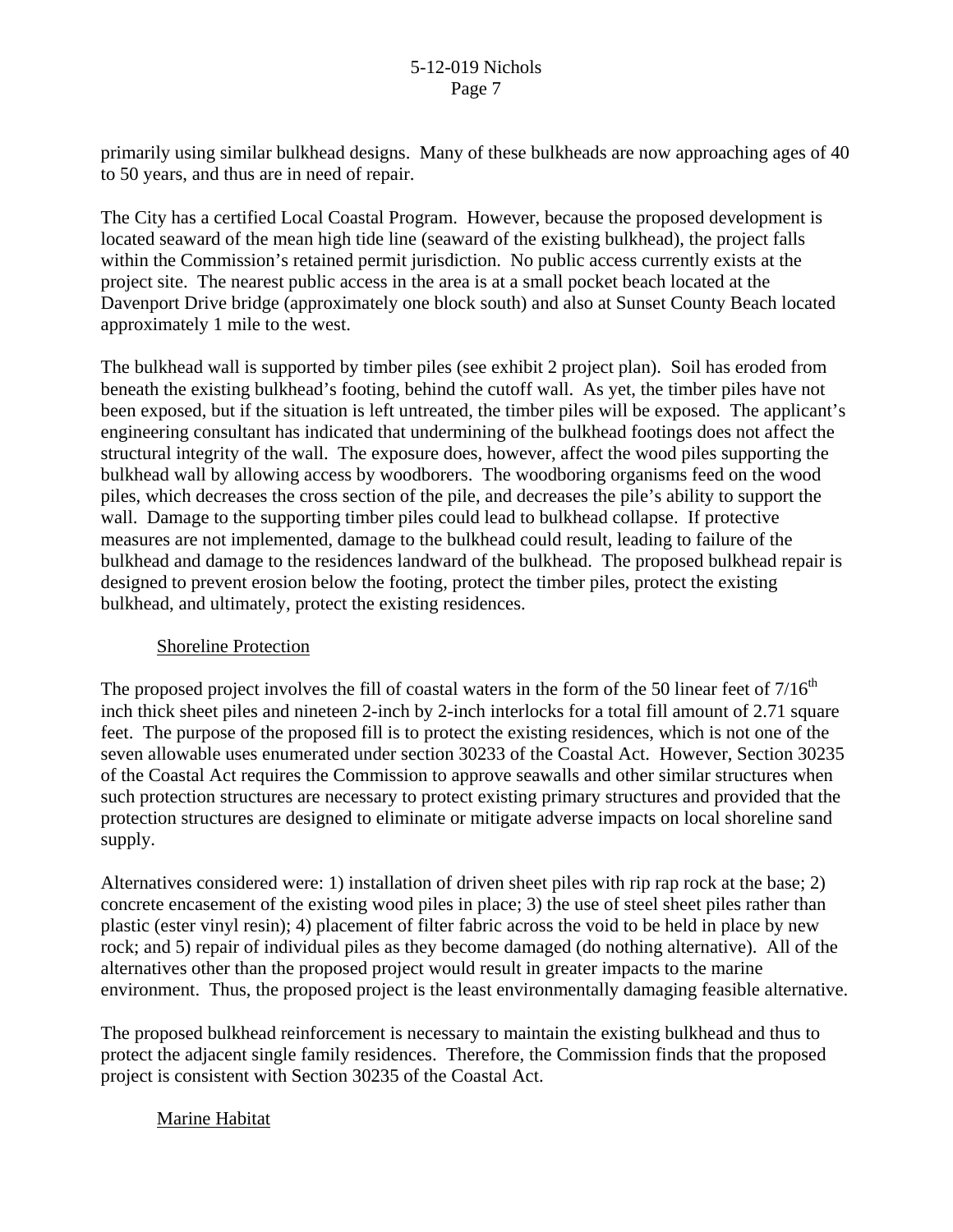Section 30230 of the Coastal Act requires that marine resources shall be maintained, enhanced, and where feasible, restored. Section 30231 requires that the biological productivity and the quality of coastal waters be maintained and, where feasible, restored. In addition, Section 30233 regulates fill of coastal waters. In order to be consistent with Section 30233, a project that involves fill in open coastal waters and/or wetlands must meet the three-prong test: 1) the use must be one of the uses allowed; 2) it must be the least environmentally damaging alternative; and, 3) it must provide adequate mitigation to offset any impacts created by the project.

The proposed development will occur in the waters of Huntington Harbour, in an area that is entirely submerged. The proposed placement of sheet piles and interlocks will result in the permanent coverage of approximately 2.71 square feet of soft bottom habitat and associated benthic (bottom-dwelling) organisms.

### i) Fill of Coastal Waters

Section 30233 requires that fill of coastal waters must be 1) an allowable use, 2) the least environmentally damaging feasible alternative, and 3) provide adequate mitigation. As described above, Section 30235 of the Coastal Act requires the Commission to approve seawalls and other similar structures (such as the proposed project) when they are necessary to protect existing structures and otherwise are consistent with 30235. This requirement trumps the allowable use standard of 30233. Thus, the proposed project is an allowable use under the Coastal Act. A number of alternatives to the proposed project were considered and the proposed alternative was found to be the least environmentally damaging, feasible alternative, as described previously.

To mitigate for the loss of soft bottom habitat, the applicant proposes to remove concrete overpour adjacent to the bulkhead. The concrete overpour is excess concrete that overflowed the forms during the original construction of the bulkhead and provides no structural function. The amount of concrete to be removed totals 10.95 square feet. Thus, the proposed mitigation would restore an additional 8.24 square feet of soft bottom habitat at the subject site. The habitat to be impacted at the subject site consists of soft bottom, containing amphipods and hydroids. These species are common to soft bottom habitat throughout the harbor. No sensitive plant or wildlife species are known to occur within this habitat at the subject site. The proposed project and mitigation have been reviewed and accepted by the California Department of Fish & Game (see exhibit 3).

In similar circumstances the Commission has found a mitigation ratio of 2:1 (mitigation to impact) to be acceptable and prefers that mitigation occur on-site. The area of impact would generate a need for 5.42 square feet of mitigation. The applicant has proposed 10.95 square feet of soft bottom mitigation. The applicant has requested that the additional mitigation area (5.53 square feet) be reserved as a mitigation bank for future mitigation needs. Thus, although 10.95 square feet of soft bottom habitat will be restored under the proposed mitigation plan, 5.42 square feet is specifically identified to offset the impacts due to the subject project. Thus, the proposed project is consistent with the requirements of Section 30233 regarding fill of coastal waters in that the project be an allowable use, the least environmentally damaging feasible alternative, and provides adequate mitigation.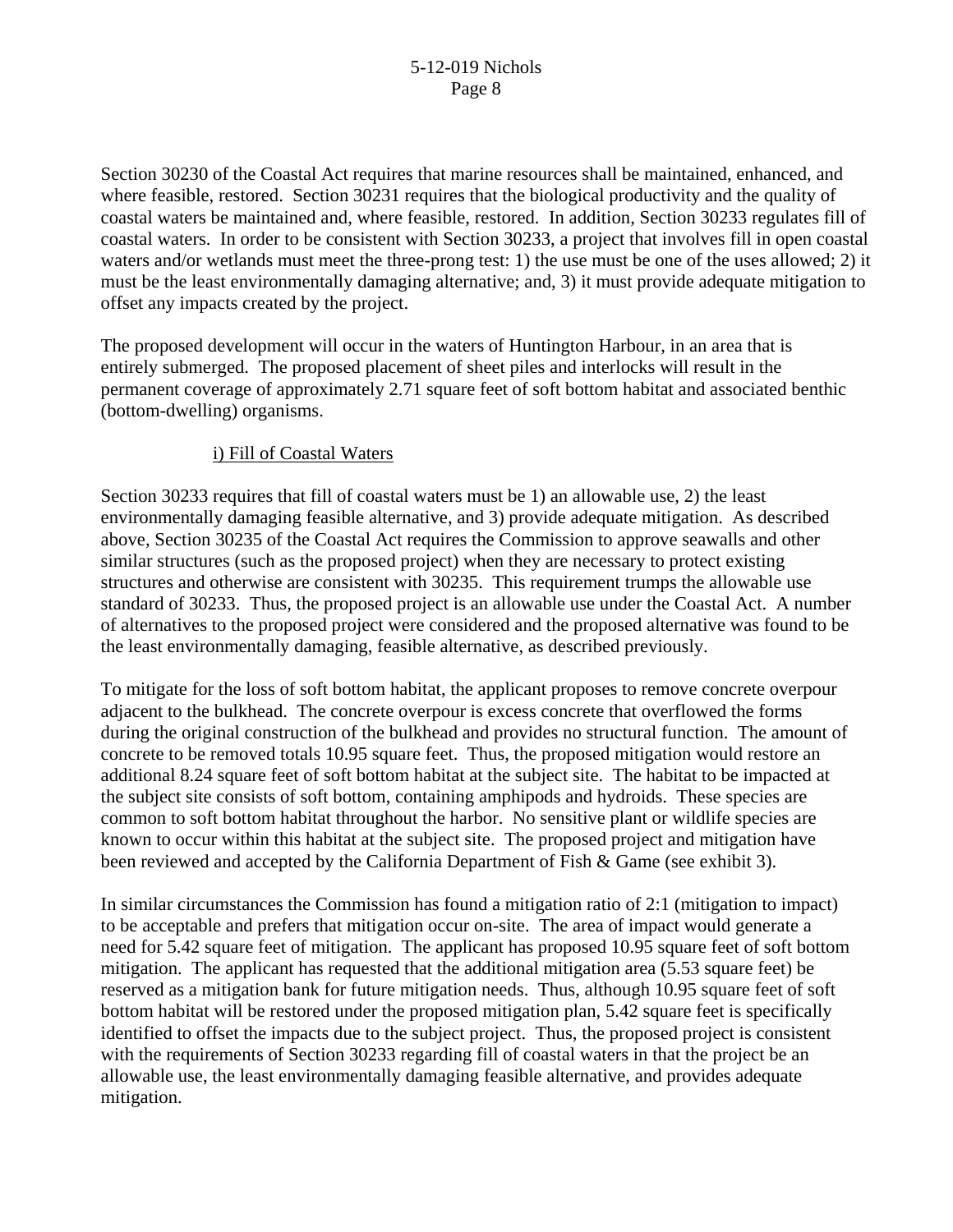#### ii) Water Quality and Construction Impacts

Due to the proposed project's location in the water, the proposed work may have adverse impacts upon water quality and the marine environment. To address potential adverse impacts to water quality the applicant has proposed a number of Best Management Practices including: monitoring for adherence to the Regional Water Quality Control Board specifications for discharges limiting the dispersion of any turbidity plume for the duration of construction; if regulatory levels are exceeded work shall stop until turbidity decreases and corrective actions (including reducing the rate of construction activities) are implemented; disposal of all debris and trash in suitable containers on land at the end of each construction day; and prohibition of the discharge of hazardous materials into the waters of Huntington Harbour. In addition, the project has been conditioned to prevent the improper storage of construction equipment and materials during construction and to conform with specific construction responsibilities and debris removal procedures. Thus, the proposed project is consistent with the requirements of Sections 30230 and 30231 regarding protection of coastal waters.

#### iii) Plastic

The Commission has expressed concern about the use of plastic in the marine environment. In past actions, the Commission has accepted plastic for the proposed purpose when monitoring is included and when future alternatives are considered. Consequently the plastic sheet piles must be monitored to ensure that they are maintained in an environmentally safe operating condition and replaced when damage or degradation has occurred. To minimize the potential of the plastic sheet piles breaking apart and entering the water due to damage or deterioration, a special condition is imposed which requires that the project be carefully monitored at least once every two years for the life of the project. Further, the project has been conditioned to require the applicant to submit an application for an amendment to this permit or a new coastal development permit if new information becomes available that indicates that plastic has harmful effects on the marine environment, and that environmentally superior, feasible alternative(s) are available. The Commission has found such conditions necessary in past actions (5-10-106 (Hernandez); 5-03-078 & 5-03-078-A1 (Buchanan), 5-06-436 & 5-06-438 (Tetra Tech, et al).

#### iv) Eelgrass

An eelgrass survey was conducted on 10/25/11 and is included as part of the Pre-Construction Biological Survey Assessment, prepared by Coastal Resources Management, dated 1/12/12 and submitted with the application. The survey found no eelgrass within the project vicinity. Due to the ephemeral nature of eelgrass, however, an eelgrass certification is only valid until the next period of active growth. More than a year may elapse before construction commences. Even though the eelgrass inspection indicates that no eelgrass is present, and therefore eelgrass is not expected to be impacted by the proposed project, eelgrass may have established within the project area between the time the survey was conducted and commencement of construction. If eelgrass is present in the project area, adverse impacts from the proposed project could result. Therefore, measures to avoid or minimize such potential impacts must be in place in order for the project to be found consistent with Section 30230 of the Coastal Act. Therefore, the Commission imposes a special condition which requires that a current pre-construction eelgrass survey be conducted within the boundaries of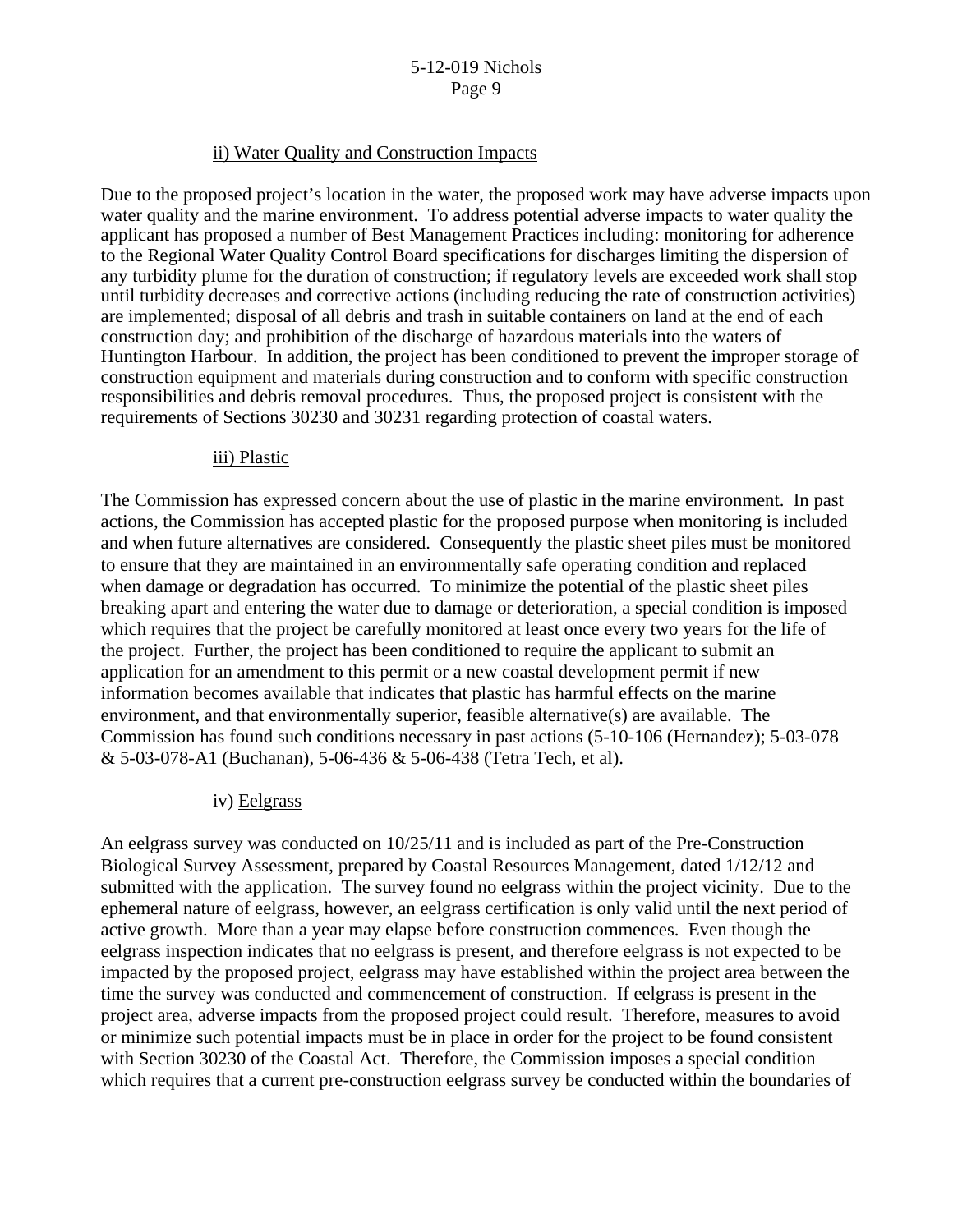the proposed project during the period of active growth of eelgrass (typically March through October), and which identifies steps to be taken should eelgrass be found onsite via a future survey.

### v. Caulerpa taxifolia

The Pre-Construction Marine Biological Survey Assessment prepared by Coastal Resources Management, dated 1/12/12 also surveyed the site for caulerpa taxifolia. None was found at the subject site. However, caulerpa taxifolia surveys are valid for a limited period of time (90 days for *Caulerpa taxilfolia*). Due to the potential that commencement of construction may not occur during the period the survey remains valid, a special condition is imposed which requires a *Caulerpa taxifolia* survey not more than 90 days prior to commencement of construction. If construction does not occur within the respective time periods, subsequent surveys will be required. A special condition is imposed that identifies the procedures necessary to be completed prior to beginning construction in case the survey expires prior to commencement of construction. In addition, the special condition identifies post-construction procedures.

#### Conclusion

The proposed bulkhead repair project is necessary to protect the existing, adjacent residence. Section 30235 of the Coastal Act requires the Commission to approve such projects when necessary to protect existing structures and when designed to eliminate or mitigate adverse impacts. A number of alternatives were considered, and the proposed alternative has been found to be the least environmentally damaging alternative. The proposed project includes on-site mitigation that would result in the typically required 2:1 ratio. As proposed and conditioned, measures will be in place to protect water quality during and after construction. Also, as conditioned, surveys will be conducted pre- and post- construction to assure that any un-anticipated impacts to eelgrass that may occur are addressed and to assure that the project will not result in the spread of the invasive algae caluerpa taxifolia. Therefore, as proposed and conditioned, the Commission finds that the proposed project is consistent with Sections 30230, 30231 and 30233 regarding protection of the marine environment.

# **B. PUBLIC ACCESS**

The proposed development will not affect the public's ability to gain access to, and/or to use the coast and nearby recreational facilities. Therefore, the development, as conditioned, conforms with Sections 30210 through 30214, Sections 30220 through 30224, and 30252 of the Coastal Act.

# **C. LOCAL COASTAL PROGRAM**

Coastal Act section 30604(a) states that, prior to certification of a local coastal program ("LCP"), a coastal development permit can only be issued upon a finding that the proposed development is in conformity with Chapter 3 of the Act and that the permitted development will not prejudice the ability of the local government to prepare an LCP that is in conformity with Chapter 3. An LCP for the City of Huntington Beach was effectively certified in March 1985. However, the proposed development is occurring within an area of the Commission's original permit jurisdiction, due to the project location seaward of the mean high tide line. Consequently, the standard of review is the Coastal Act and the City's LCP is used only as guidance. As conditioned, the proposed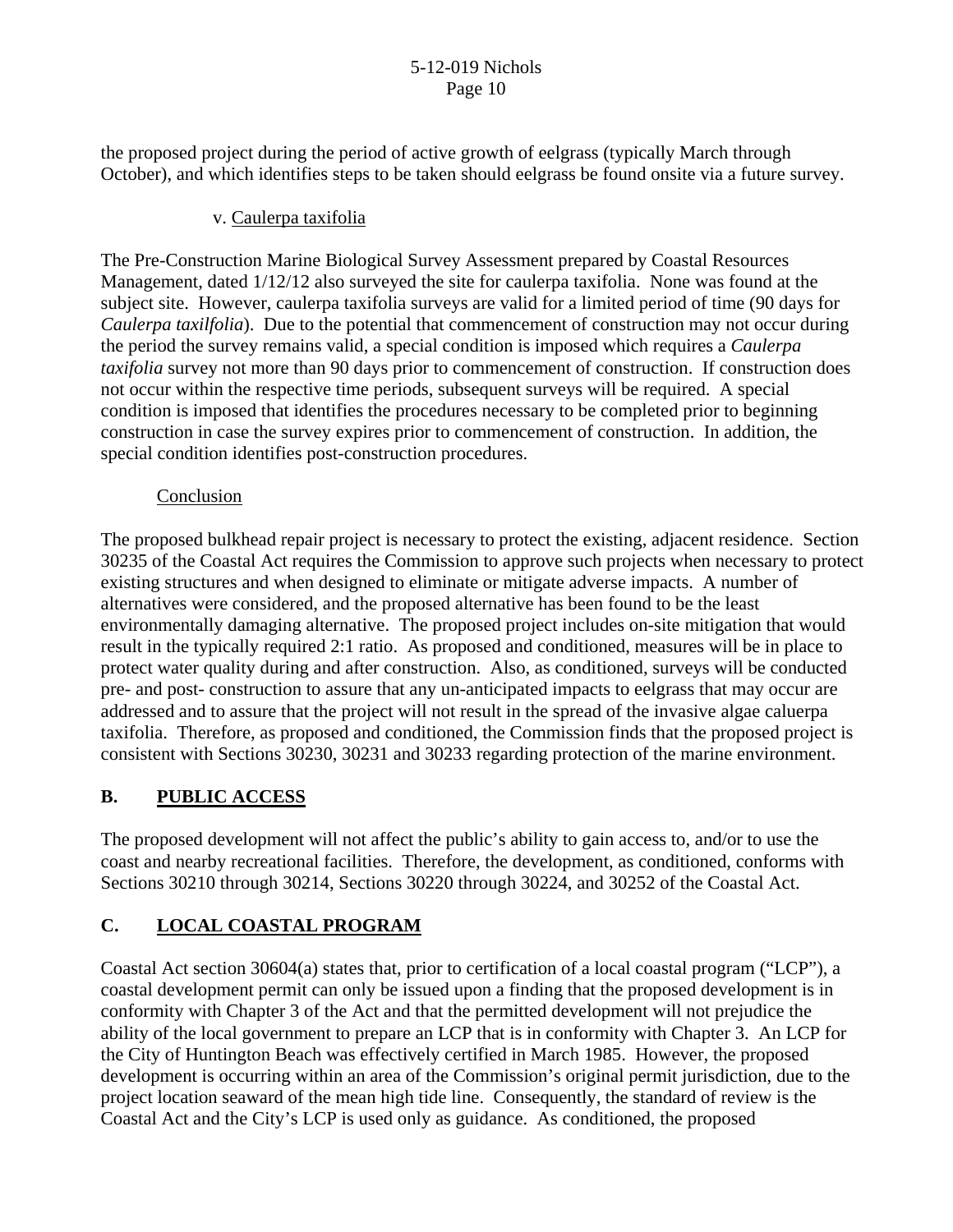development is consistent with Chapter 3 of the Coastal Act and with the certified LCP for the area.

# **D. CALIFORNIA ENVIRONMENTAL QUALITY ACT**

As conditioned, there are no feasible alternatives or additional feasible mitigation measures available that would substantially lessen any significant adverse effect that the activity may have on the environment. Therefore, the Commission finds that the proposed project, as conditioned to mitigate the identified impacts, is the least environmentally damaging feasible alternative and can be found consistent with the requirements of the Coastal Act to conform to CEQA.

5-12-019 Nichols Cnst 4.12 mv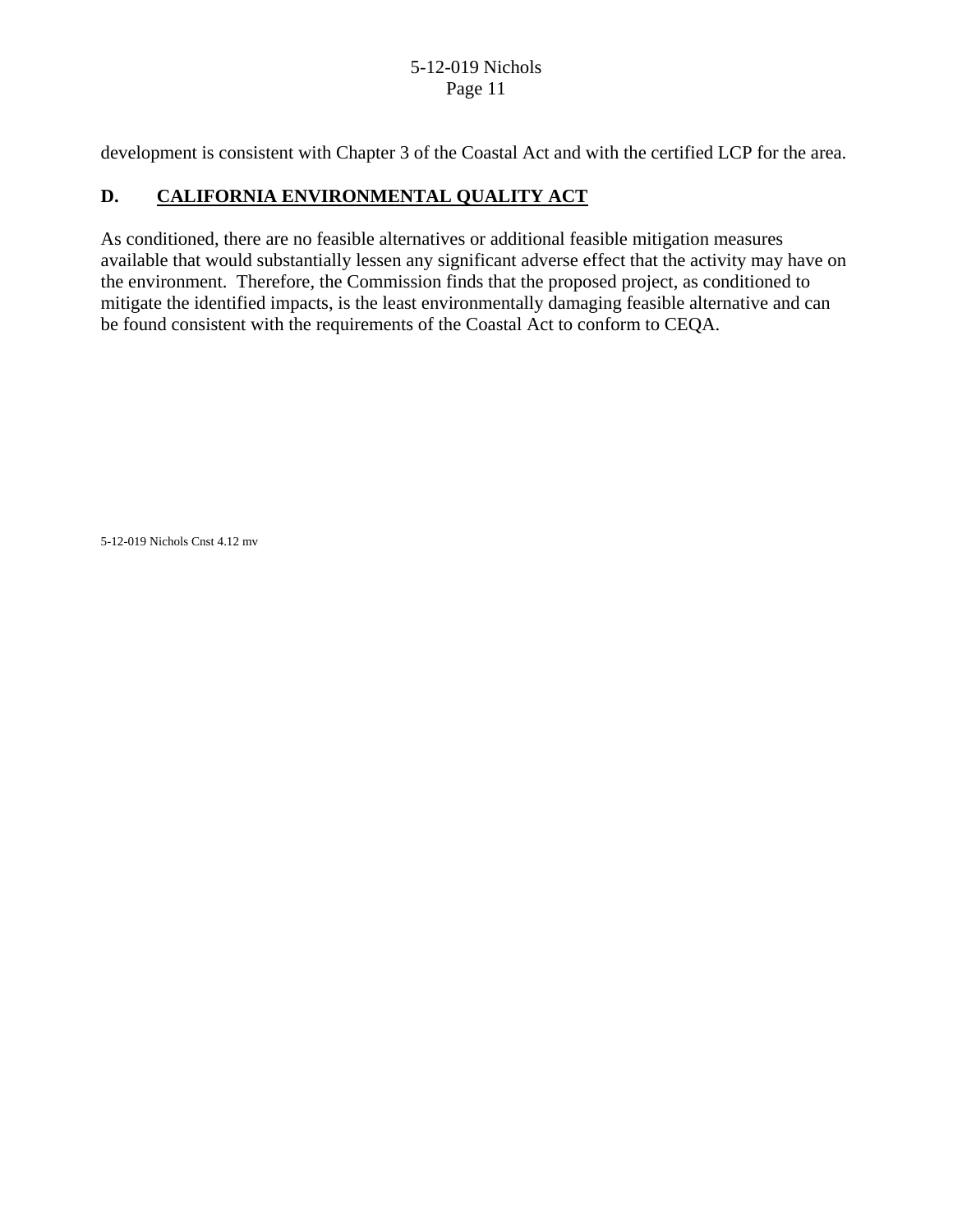APPENDIX A:

### **STANDARD CONDITIONS:**

- 1. Notice of Receipt and Acknowledgment. The permit is not valid and development shall not commence until a copy of the permit, signed by the permittee or authorized agent, acknowledging receipt of the permit and acceptance of the terms and conditions, is returned to the Commission office.
- 2. Expiration. If development has not commenced, the permit will expire two years from the date on which the Commission voted on the application. Development shall be pursued in a diligent manner and completed in a reasonable period of time. Application for extension of the permit must be made prior to the expiration date.
- 3. Interpretation. Any questions of intent or interpretation of any condition will be resolved by the Executive Director or the Commission.
- 4. Assignment. The permit may be assigned to any qualified person, provided assignee files with the Commission an affidavit accepting all terms and conditions of the permit.
- 5. Terms and Conditions Run with the Land. These terms and conditions shall be perpetual, and it is the intention of the Commission and the permittee to bind all future owners and possessors of the subject property to the terms and conditions.

### **APPENDIX B**:

### **Substantive File Documents:**

Coastal Development Permits: 5-10-106 (Hernandez); 5-03-078 & 5-03-078-A1 (Buchanan), 5-06- 436, 5-06-437, 5-06-438, & 5-06-439 (Tetra Tech, et al); Coastal Development Permit No. 5-01- 020 (Tetra Tech).

Pre-Construction Marine Biological Assessment (Assessment) was prepared for the proposed project by Coastal Resources Management, Inc., dated 1/12/12

Email communication from California Department of Fish & Game, dated 3/13/12 re proposed project.

City of Huntington Beach certified LCP (used as guidance only in this area of original jurisdiction).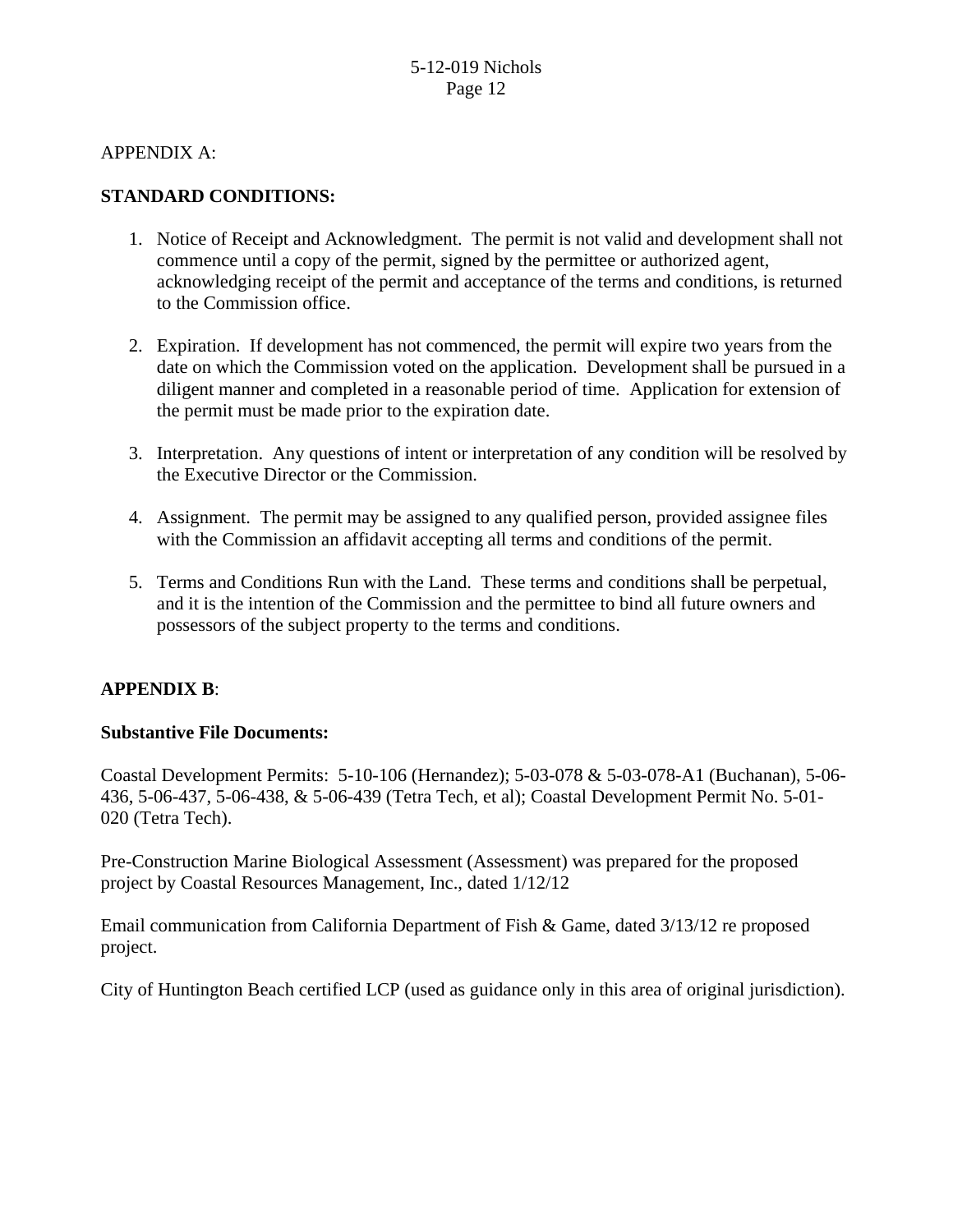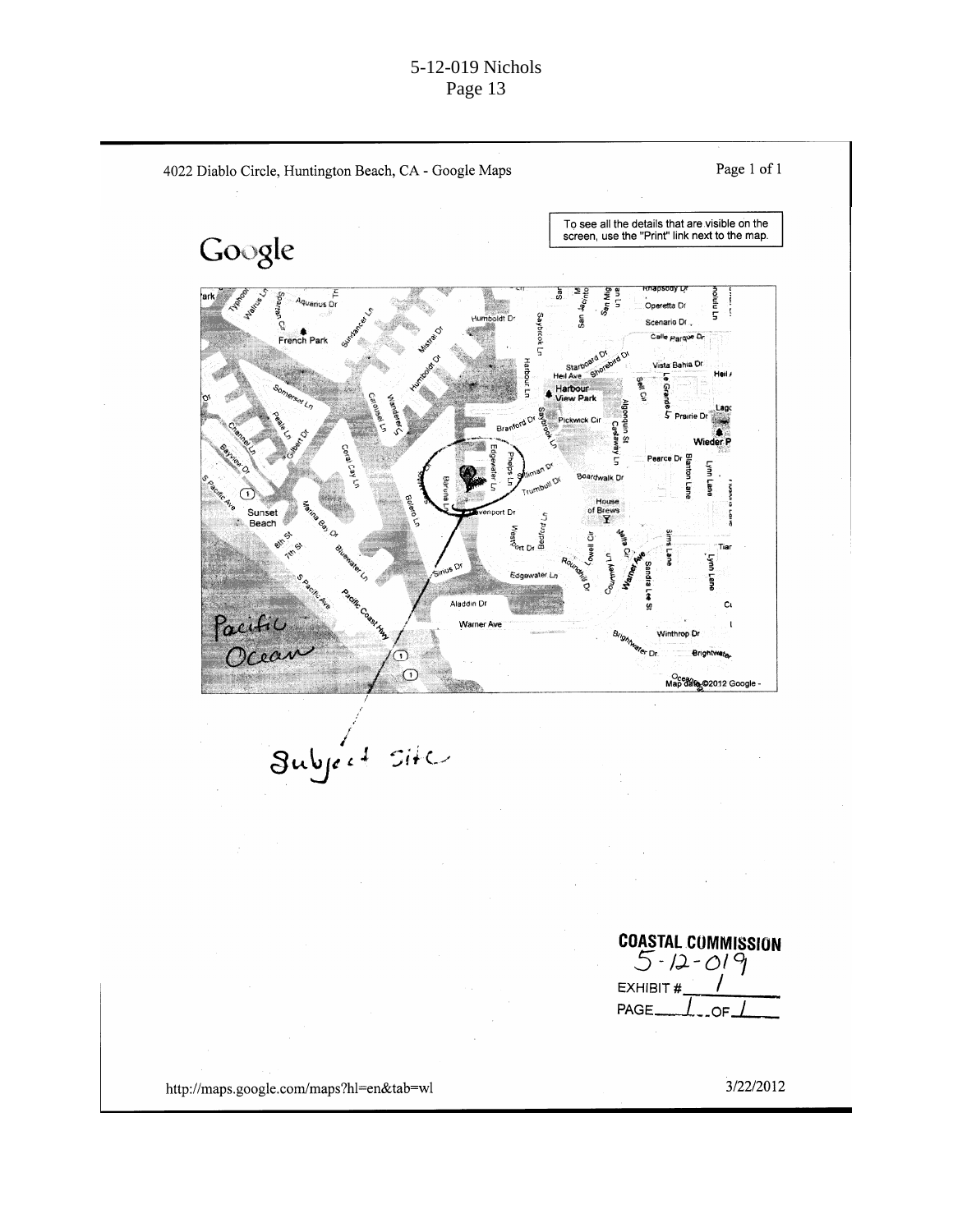